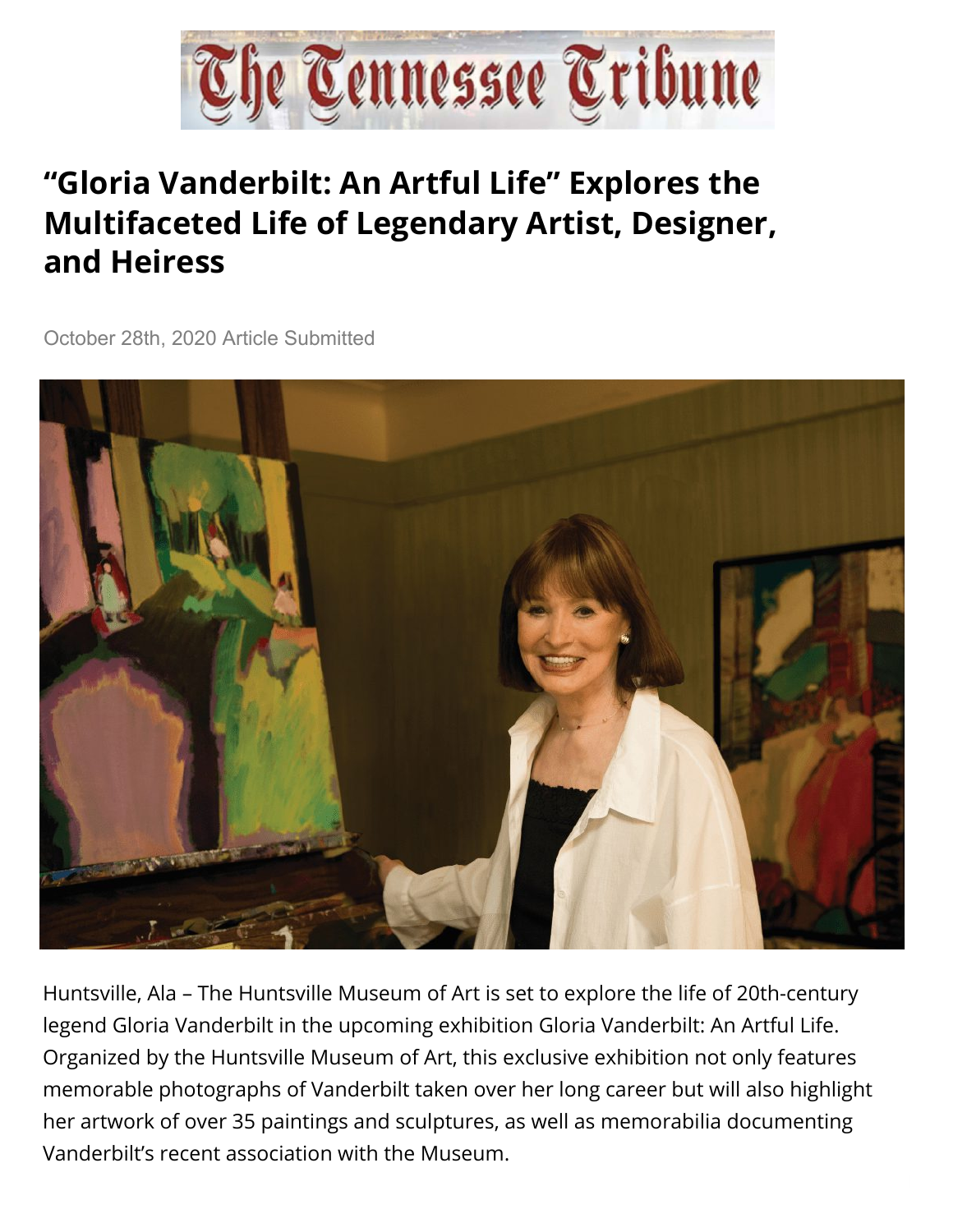Jack Mitchell, and Adrián Villeta, the exhibit will delve into the life of Vanderbilt as an heiress, businesswoman, writer designer, and artist. The exhibit will be on display from Oct. 30, 2020, through Jan. 24, 2021. Featuring a collection of photographs taken of Vanderbilt by Jonathan Becker, Horst, Annie Leibovitz,

"Many of us remember Gloria Vanderbilt the heiress, who as a child was caught in the middle of a custody battle between her absent young mother, Gloria Morgan Vanderbilt and her powerful aunt, Gertrude Vanderbilt Whitney," said Museum Executive Director Christopher Madkour. "Of course, if you were a young adult in 1978, you would certainly know Gloria Vanderbilt for her breakthrough in creating her signature designer jeans. But who was Gloria Vanderbilt, the designer, and artist? Gloria's studio was her sanctuary where she would paint, assemble her Dream Box sculptures, and pen her memoirs, novels, and short stories. Here she was the most comfortable, relaxed, and free to embrace her true creative ethos. Gloria concentrated very seriously and intensively on her art for over 75 years. This exhibition explores the depth of Vanderbilt's broad artistic legacy."

In 2012, Vanderbilt and Wendy Goodman, author of The World of Gloria Vanderbilt, accepted an invitation from Madkour, a longtime friend, to be the guest speakers at the Museum's annual GALA Luncheon and Voices of Our Times event. During their visit to Huntsville, Vanderbilt and Goodman were presented with a Key to the City by Mayor Tommy Battle, who extended an open invitation to return any time.

Vanderbilt enjoyed her stay in Huntsville so much that she offered to host a fundraiser in New York for the Museum. The preview party for the World of Gloria Vanderbilt, an exhibition of her paintings and sculptures at 1stdibs, opened on Sept. 12, 2012, to rave reviews. At that time, Michael Bruno, Founder of 1stdibs, stated: "Regional museums like the Huntsville Museum of Art are making such a big impact on the art scene today. Gloria is a category unto herself. Her signature use of color astounds me in every work."

Vanderbilt's son Anderson Cooper once described her as "an emissary from a distant star; a visitor to our shores. In this world, but not necessarily of it." Gloria Vanderbilt: An Artful Life showcases the life and work of this ethereal woman.